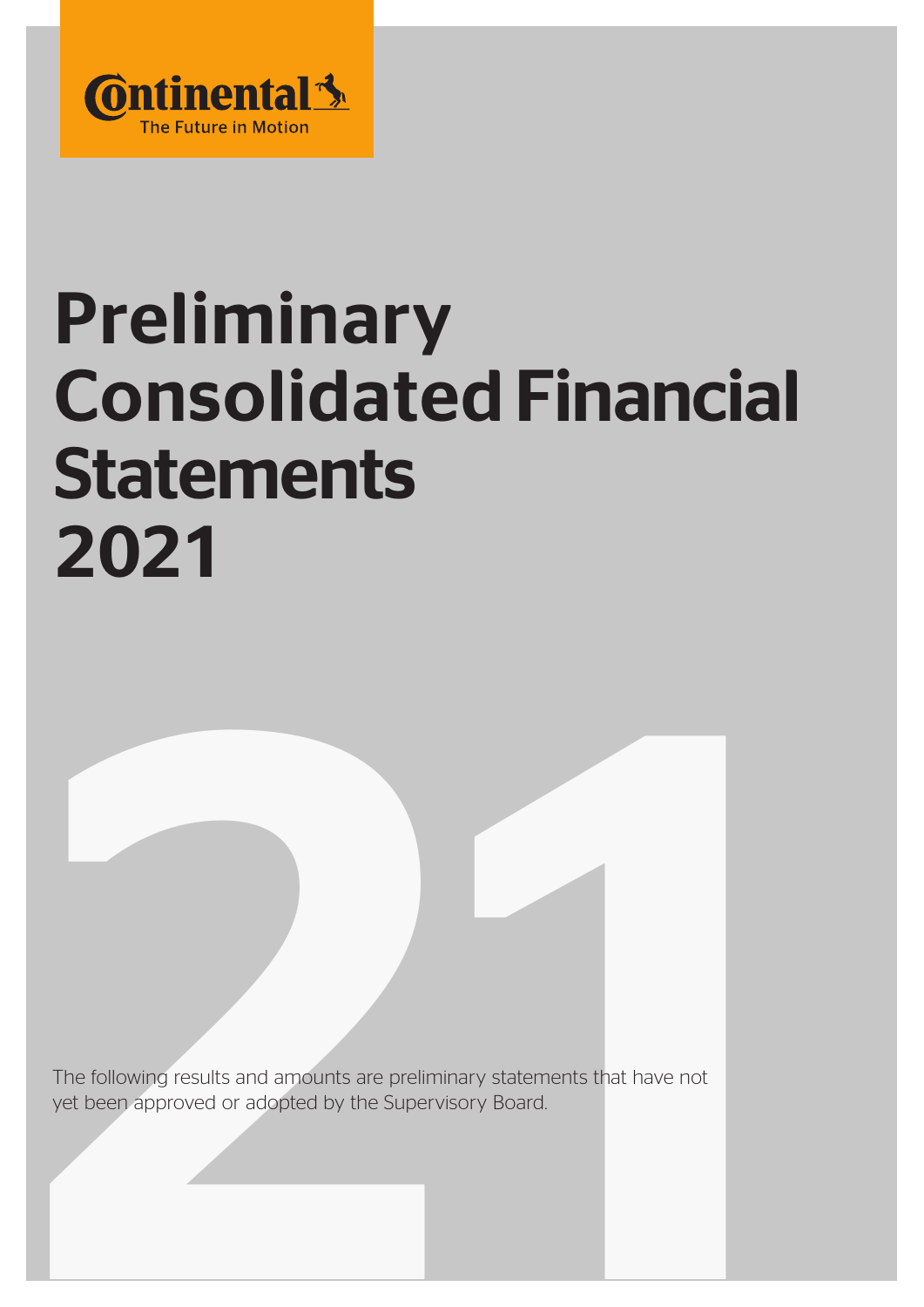## Continental Group

Continental successfully completed the spin-off of Vitesco Technologies in 2021. Unless otherwise stated, reporting is based on continuing operations in accordance with IFRS 5, *Non-current Assets Held for Sale and Discontinued Operations*.

The following table generally shows the figures for continuing operations, whereby free cash flow (continuing and discontinued operations), net income attributable to the shareholders of the parent, and earnings per share refer to continuing and discontinued operations.

| $\epsilon$ millions                                       | 2021              | 2020                     | $\Delta$ in % |
|-----------------------------------------------------------|-------------------|--------------------------|---------------|
| Sales                                                     | 33,765.2          | 31,864.4                 | 6.0           |
| <b>EBITDA</b>                                             | 4,104.2           | 2,763.5                  | 48.5          |
| in % of sales                                             | 12.2              | 8.7                      |               |
| EBIT                                                      | 1,845.8           | $-428.0$                 | 531.3         |
| in % of sales                                             | 5.5               | $-1.3$                   |               |
|                                                           |                   |                          |               |
| Net income attributable to the shareholders of the parent | 1,455.0           | $-961.9$                 | 251.3         |
| Basic earnings per share in €                             | 7.28              | $-4.81$                  | 251.3         |
| Diluted earnings per share in $\epsilon$                  | 7.28              | $-4.81$                  | 251.3         |
|                                                           |                   |                          |               |
| Adjusted sales <sup>1</sup>                               | 33,754.3          | 31,648.8                 | 6.7           |
| Adjusted operating result (adjusted EBIT) <sup>2</sup>    | 1,900.4           | 1.379.9                  | 37.7          |
| in % of adjusted sales                                    | 5.6               | 4.4                      |               |
|                                                           |                   |                          |               |
| Free cash flow (continuing operations)                    | 1,070.3           | 1,317.0                  | $-18.7$       |
| Free cash flow (continuing and discontinued operations)   | 1,372.4           | 878.7                    | 56.2          |
|                                                           |                   |                          |               |
| Net indebtedness                                          | 3,765.5           | n. a.                    |               |
| Gearing ratio in %                                        | 29.8              | n. a.                    |               |
| Total equity                                              | 12,643.2          | n. a.                    |               |
| Equity ratio in %                                         | 35.3              | n. a.                    |               |
|                                                           |                   |                          |               |
| Number of employees as at December 31 <sup>3</sup>        | 190,875           | 195,896                  | $-2.6$        |
|                                                           |                   |                          |               |
| Dividend per share in €                                   | 2.20 <sup>4</sup> | $\overline{\phantom{0}}$ |               |
| Share price at year end <sup>5</sup> in $\epsilon$        | 93.11             | 108.32                   | $-14.0$       |
| Share price at year high <sup>5</sup> in €                | 118.53            | 113.01                   |               |
| Share price at year low <sup>5</sup> in $\in$             | 87.53             | 45.96                    |               |

*1 Before changes in the scope of consolidation.*

*2 Before amortization of intangible assets from purchase price allocation (PPA), changes in the scope of consolidation, and special effects.*

*3 Excluding trainees.* 

*4 Subject to the approval of the Annual Shareholders' Meeting on April 29, 2022.*

*5 All market prices are quotations of the Continental share in the Xetra system of Deutsche Börse AG. In order to improve comparability, figures prior to September 16, 2021, have been adjusted to account for the effect from the spin-off of Vitesco Technologies. Data source: Bloomberg.*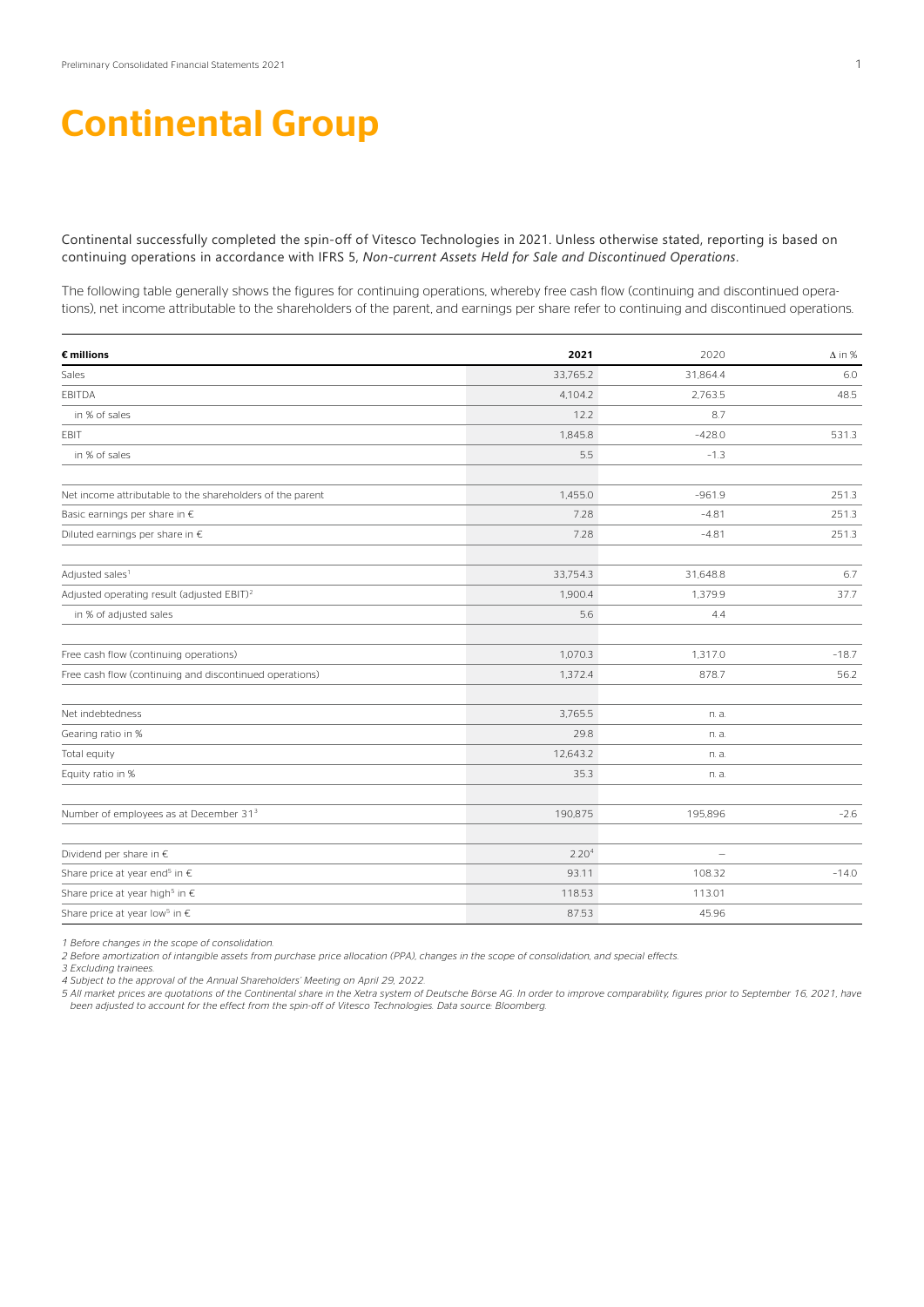# Development of the Group Sector: Automotive Technologies

| Automotive Technologies (continuing operations) in € millions | 2021     | 2020       | $\Delta$ in % |
|---------------------------------------------------------------|----------|------------|---------------|
| Sales                                                         | 15,357.4 | 15,435.6   | $-0.5$        |
| <b>EBITDA</b>                                                 | 666.8    | 382.3      | 74.4          |
| in % of sales                                                 | 4.3      | 2.5        |               |
| EBIT                                                          | $-374.6$ | $-1,494.9$ | 74.9          |
| in % of sales                                                 | $-2.4$   | $-9.7$     |               |
| Research and development expenses (net)                       | 2,136.6  | 2,279.8    | $-6.3$        |
| in % of sales                                                 | 13.9     | 14.8       |               |
| Depreciation and amortization <sup>1</sup>                    | 1,041.4  | 1,877.2    | $-44.5$       |
| thereof impairment <sup>2</sup>                               | 12.5     | 753.3      | $-98.3$       |
| Operating assets as at December 31                            | 8,463.8  | 7,663.9    | 10.4          |
| Operating assets (average)                                    | 8.110.5  | 8,675.4    | $-6.5$        |
| ROCE in %                                                     | $-4.6$   | $-17.2$    |               |
| Capital expenditure <sup>3</sup>                              | 1,046.2  | 960.0      | 9.0           |
| in % of sales                                                 | 6.8      | 6.2        |               |
| Number of employees as at December 31 <sup>4</sup>            | 89,350   | 91,661     | $-2.5$        |
|                                                               |          |            |               |
| Adjusted sales <sup>5</sup>                                   | 15,346.6 | 15,242.5   | 0.7           |
| Adjusted operating result (adjusted EBIT) <sup>6</sup>        | $-197.1$ | $-335.1$   | 41.2          |
| in % of adjusted sales                                        | $-1.3$   | $-2.2$     |               |

*1 Excluding impairment on financial investments.*

*2 Impairment also includes necessary reversal of impairment losses. Expenses from derecognitions of brand values are likewise included.*

*3 Capital expenditure on property, plant and equipment, and software. 4 Excluding trainees.*

*5 Before changes in the scope of consolidation.*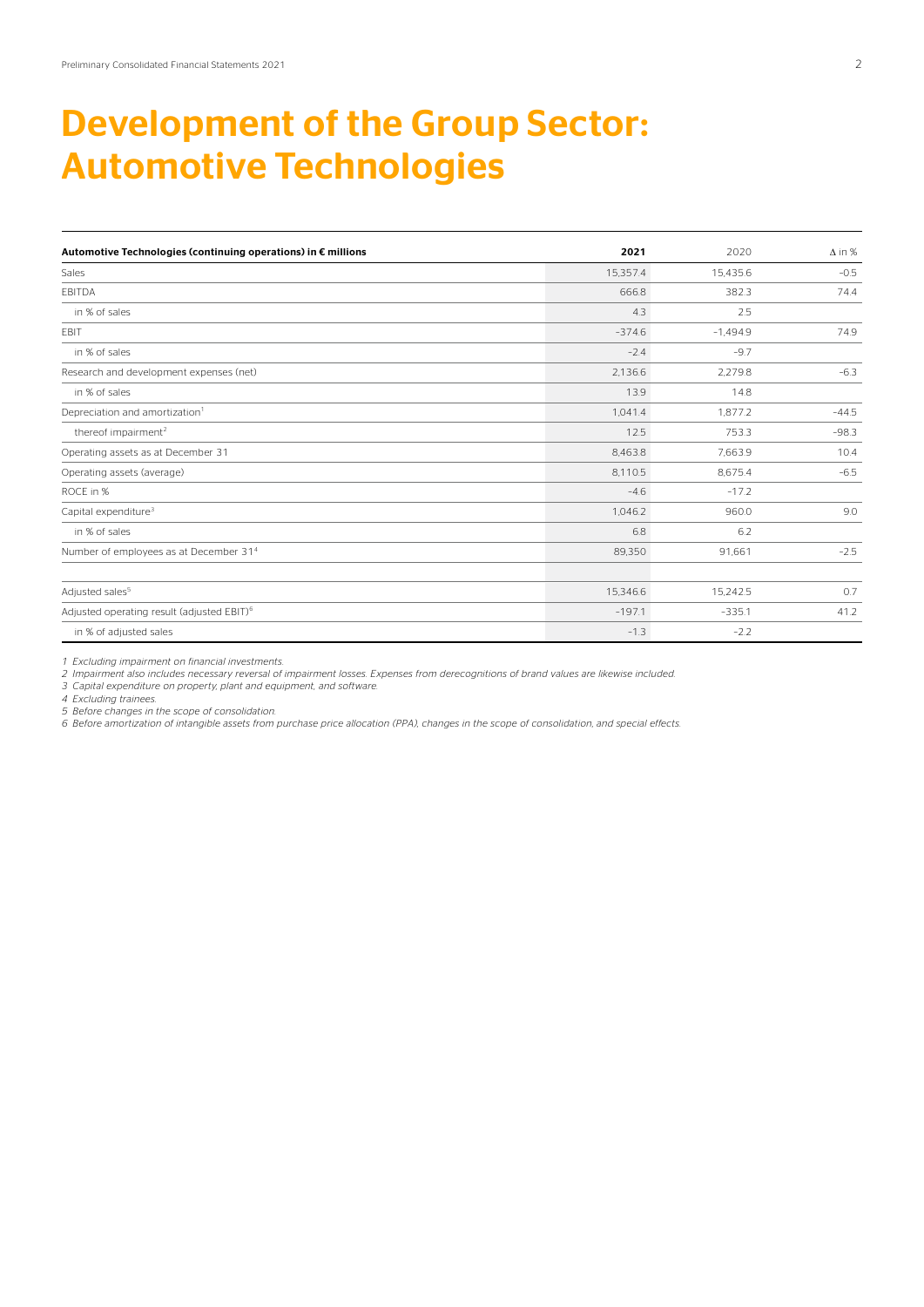# Development of the Group Sector: Rubber Technologies

| Rubber Technologies in € millions                      | 2021     | 2020     | $\Delta$ in % |
|--------------------------------------------------------|----------|----------|---------------|
| Sales                                                  | 17,608.7 | 15,639.5 | 12.6          |
| <b>EBITDA</b>                                          | 3,359.6  | 2,493.6  | 34.7          |
| in % of sales                                          | 19.1     | 15.9     |               |
| EBIT                                                   | 2,215.3  | 1,266.4  | 74.9          |
| in % of sales                                          | 12.6     | 8.1      |               |
| Research and development expenses (net)                | 450.3    | 417.7    | 7.8           |
| in % of sales                                          | 2.6      | 2.7      |               |
| Depreciation and amortization <sup>1</sup>             | 1,144.3  | 1,227.2  | $-6.8$        |
| thereof impairment <sup>2</sup>                        | 2.8      | 37.0     | $-92.4$       |
| Operating assets as at December 31                     | 9,644.2  | 9,455.8  | 2.0           |
| Operating assets (average)                             | 9,695.8  | 10,361.9 | $-6.4$        |
| ROCE in %                                              | 22.8     | 12.2     |               |
| Capital expenditure <sup>3</sup>                       | 830.4    | 715.0    | 16.1          |
| in % of sales                                          | 4.7      | 4.6      |               |
| Number of employees as at December 31 <sup>4</sup>     | 98,177   | 100,327  | $-2.1$        |
|                                                        |          |          |               |
| Adjusted sales <sup>5</sup>                            | 17,608.6 | 15,617.0 | 12.8          |
| Adjusted operating result (adjusted EBIT) <sup>6</sup> | 2,186.1  | 1,759.4  | 24.3          |
| in % of adjusted sales                                 | 12.4     | 11.3     |               |

*1 Excluding impairment on financial investments.*

*2 Impairment also includes necessary reversal of impairment losses. Expenses from derecognitions of brand values are likewise included.*

*3 Capital expenditure on property, plant and equipment, and software. 4 Excluding trainees.*

*5 Before changes in the scope of consolidation.*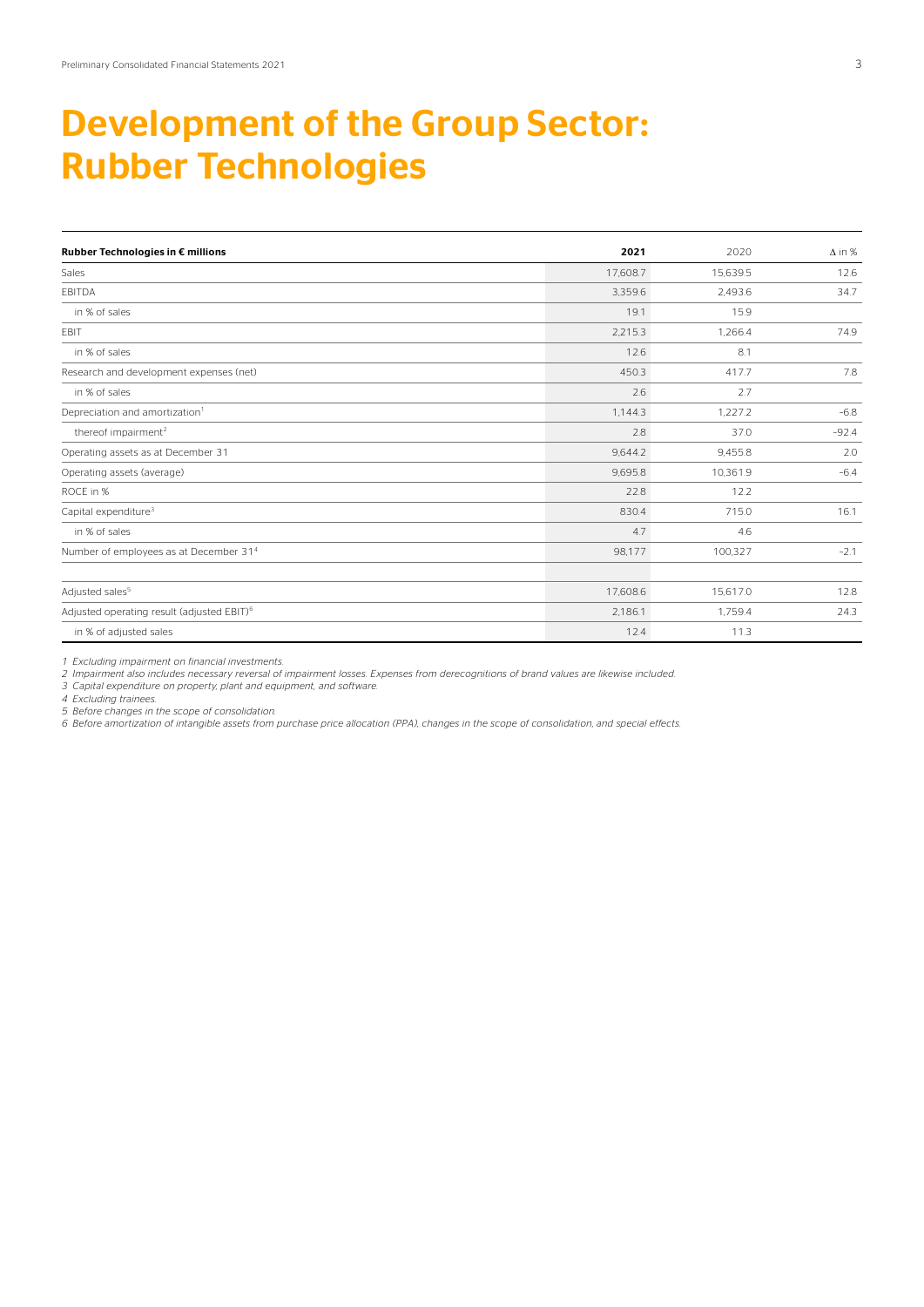# Development of the Group Sector: Contract Manufacturing

| Contract Manufacturing (continuing operations) in € millions | 2021   | 2020    | $\Delta$ in % |
|--------------------------------------------------------------|--------|---------|---------------|
| Sales                                                        | 889.6  | 969.9   | $-8.3$        |
| <b>EBITDA</b>                                                | 194.2  | $-22.1$ | 978.7         |
| in % of sales                                                | 21.8   | $-2.3$  |               |
| EBIT                                                         | 130.4  | $-94.0$ | 238.7         |
| in % of sales                                                | 14.7   | $-9.7$  |               |
| Research and development expenses (net)                      | $-0.1$ | 3.2     | $-103.1$      |
| in % of sales                                                | 0.0    | 0.3     |               |
| Depreciation and amortization <sup>1</sup>                   | 63.8   | 71.9    | $-11.3$       |
| thereof impairment <sup>2</sup>                              | 13.8   | 9.9     | 39.4          |
| Operating assets as at December 31                           | 753.9  | 201.9   | 273.4         |
| Operating assets (average)                                   | 450.2  | 326.8   | 37.8          |
| ROCE in %                                                    | 29.0   | $-28.8$ |               |
| Capital expenditure <sup>3</sup>                             | 19.9   | 32.8    | $-39.3$       |
| in % of sales                                                | 2.2    | 3.4     |               |
| Number of employees as at December 31 <sup>4</sup>           | 2,904  | 3,502   | $-17.1$       |
|                                                              |        |         |               |
| Adjusted sales <sup>5</sup>                                  | 889.6  | 969.9   | $-8.3$        |
| Adjusted operating result (adjusted EBIT) <sup>6</sup>       | 104.0  | 55.8    | 86.4          |
| in % of adjusted sales                                       | 11.7   | 5.8     |               |

*1 Excluding impairment on financial investments.*

*2 Impairment also includes necessary reversal of impairment losses.*

*3 Capital expenditure on property, plant and equipment, and software. 4 Excluding trainees.*

*5 Before changes in the scope of consolidation.*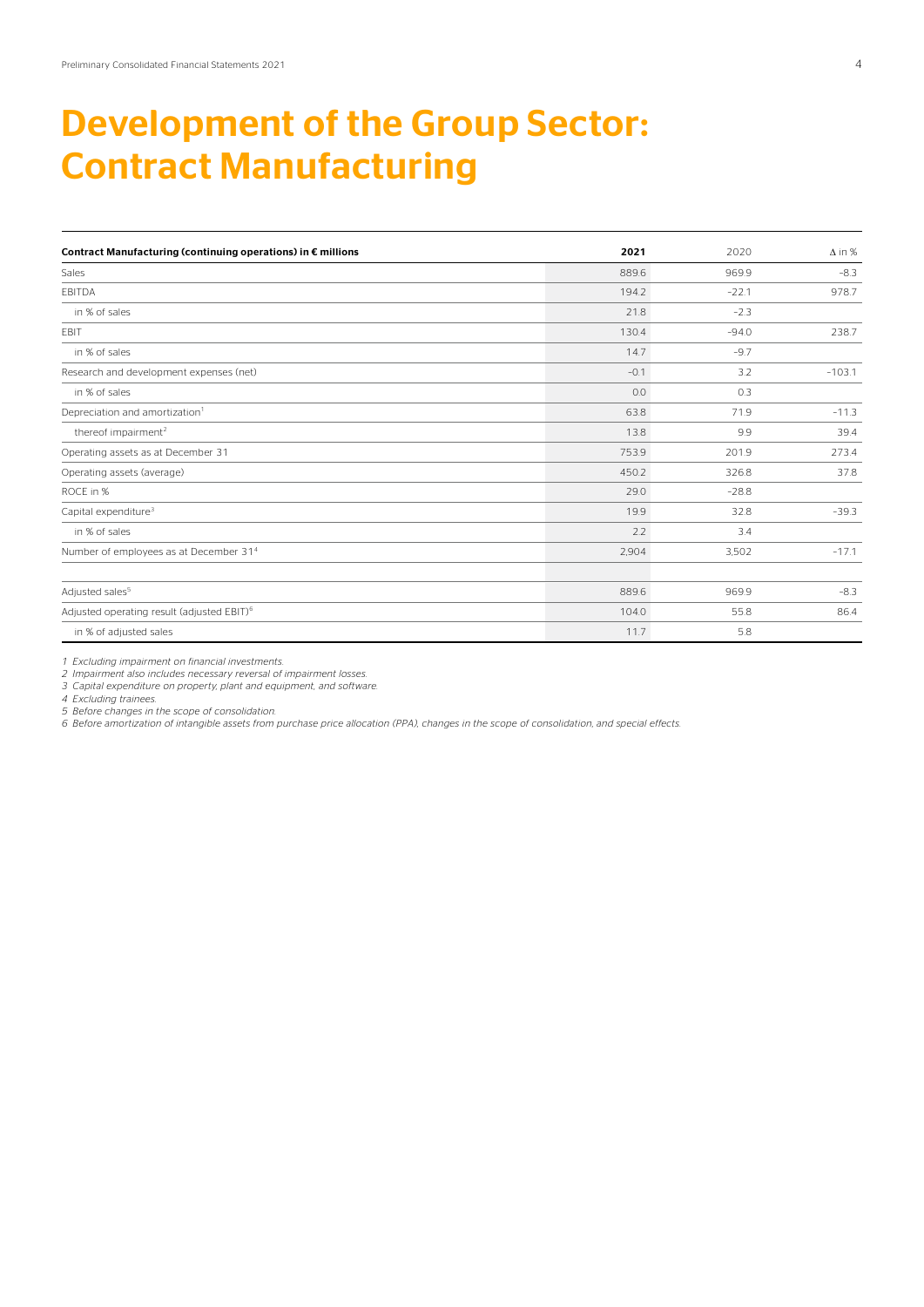### EBITDA

| <b>EBITDA (continuing operations)</b> |          | $\epsilon$ millions | in % of sales |        |
|---------------------------------------|----------|---------------------|---------------|--------|
|                                       | 2021     | 2020                | 2021          | 2020   |
| Autonomous Mobility and Safety        | 395.2    | 412.9               | 5.3           | 5.5    |
| Vehicle Networking and Information    | 272.9    | $-29.7$             | 3.4           | $-0.4$ |
| Tires                                 | 2,525.9  | 1.864.9             | 21.4          | 18.4   |
| ContiTech                             | 833.7    | 628.7               | 14.1          | 11.3   |
| Contract Manufacturing                | 194.2    | $-22.1$             | 21.8          | $-2.3$ |
| Other/Holding/Consolidation           | $-117.7$ | $-91.2$             |               |        |
| <b>Continental Group</b>              | 4.104.2  | 2,763.5             | 12.2          | 8.7    |

# **EBIT**

| <b>EBIT (continuing operations)</b> |          | $\epsilon$ millions | in % of sales |         |
|-------------------------------------|----------|---------------------|---------------|---------|
|                                     | 2021     | 2020                | 2021          | 2020    |
| Autonomous Mobility and Safety      | $-128.0$ | $-129.5$            | $-1.7$        | $-1.7$  |
| Vehicle Networking and Information  | $-245.8$ | $-1.364.9$          | $-3.1$        | $-17.2$ |
| Tires                               | 1.700.6  | 1.012.3             | 14.4          | 10.0    |
| ContiTech                           | 514.7    | 254.1               | 8.7           | 4.6     |
| Contract Manufacturing              | 130.4    | $-94.0$             | 14.7          | $-9.7$  |
| Other/Holding/Consolidation         | $-126.1$ | $-106.0$            |               |         |
| <b>Continental Group</b>            | 1.845.8  | $-428.0$            | 5.5           | $-1.3$  |

# Adjusted Operating Result (Adjusted EBIT)1

#### Adjusted operating result (adjusted EBIT)<sup>1</sup> (continuing

| operations)                        |          | $\epsilon$ millions |        | in % of adjusted sales <sup>2</sup> |  |
|------------------------------------|----------|---------------------|--------|-------------------------------------|--|
|                                    | 2021     | 2020                | 2021   | 2020                                |  |
| Autonomous Mobility and Safety     | $-38.8$  | 80.6                | $-0.5$ | 1.1                                 |  |
| Vehicle Networking and Information | $-157.5$ | $-415.2$            | $-2.0$ | $-5.3$                              |  |
| Tires                              | 1,729.3  | 1,343.4             | 14.6   | 13.2                                |  |
| ContiTech                          | 456.8    | 416.0               | 7.7    | 7.5                                 |  |
| Contract Manufacturing             | 104.0    | 55.8                | 11.7   | 5.8                                 |  |
| Other/Holding/Consolidation        | $-193.4$ | $-100.7$            |        |                                     |  |
| <b>Continental Group</b>           | 1,900.4  | 1,379.9             | 5.6    | 4.4                                 |  |

*1 Before amortization of intangible assets from purchase price allocation (PPA), changes in the scope of consolidation, and special effects.*

*2 Before changes in the scope of consolidation.*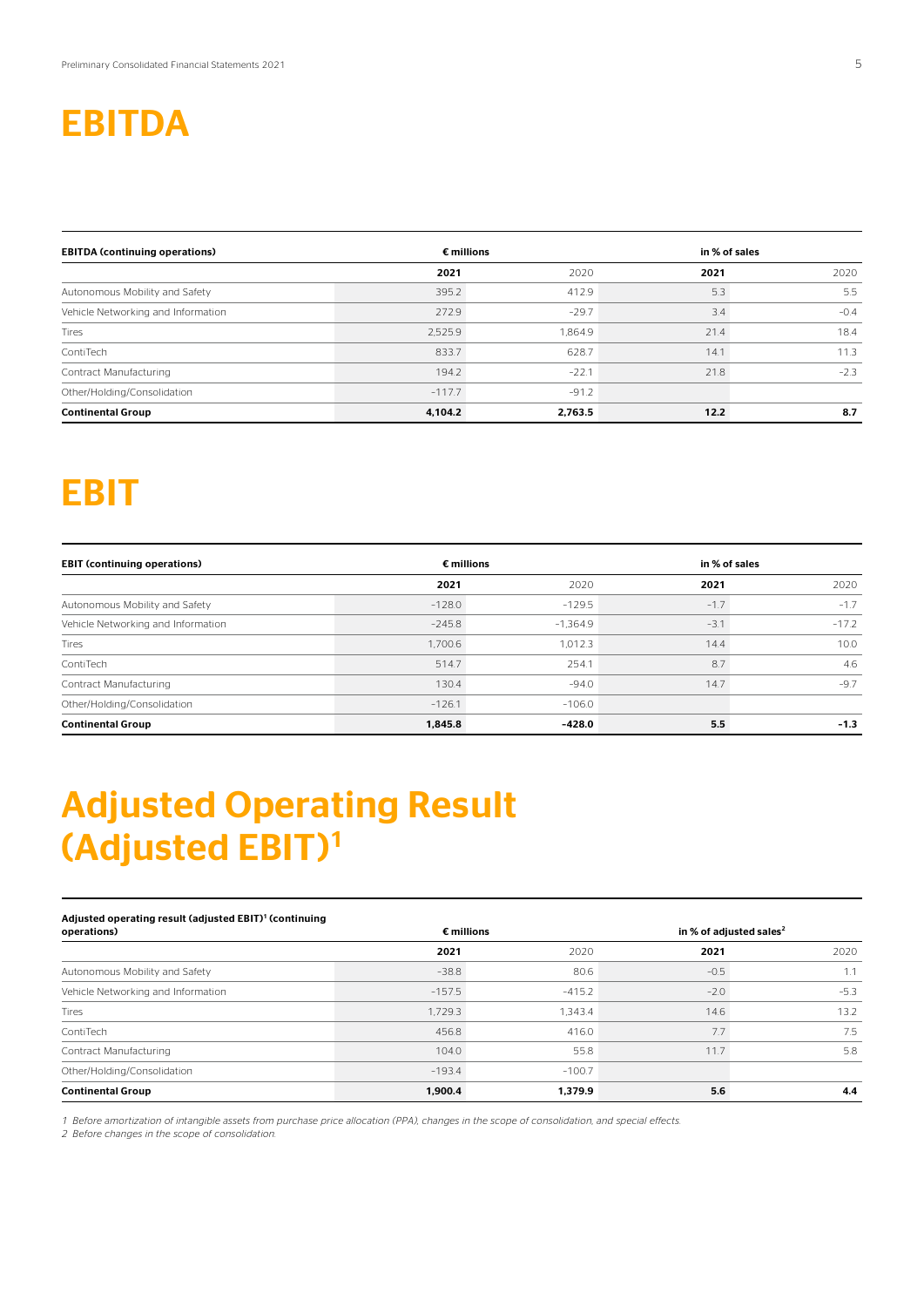### Key Figures of the Continental Share<sup>1</sup>

| € (unless otherwise specified)                               | 2021              | 2020    |
|--------------------------------------------------------------|-------------------|---------|
| Basic earnings per share                                     | 7.28              | $-4.81$ |
| Diluted earnings per share                                   | 7.28              | $-4.81$ |
| Dividend per share                                           | 2.20 <sup>2</sup> |         |
| Dividend payout ratio (%)                                    | $30.2^2$          | n. a.   |
| Dividend yield <sup>3</sup> (%)                              | $2.1^2$           | 0.0     |
| Annual average price-earnings ratio (P/E ratio) <sup>4</sup> | 14.2              | n. a.   |
| Share price at year end                                      | 93.11             | 108.32  |
| Annual average share price                                   | 103.03            | 83.33   |
| Share price at year high                                     | 118.53            | 113.01  |
| Share price at year low                                      | 87.53             | 45.96   |
| Number of outstanding shares, average (in millions)          | 200.0             | 200.0   |
| Number of outstanding shares as at December 31 (in millions) | 200.0             | 200.0   |

1 All market prices are quotations of the Continental share in the Xetra system of Deutsche Börse AG. In order to improve comparability, figures prior to September 16, 2021, have *been adjusted to account for the effect from the spin-off of Vitesco Technologies. Data source: Bloomberg.*

*2 Subject to the approval of the Annual Shareholders' Meeting on April 29, 2022.*

*3 Dividend per share at the annual average share price.*

*4 Net income per share attributable to the shareholders of the parent at the annual average share price.*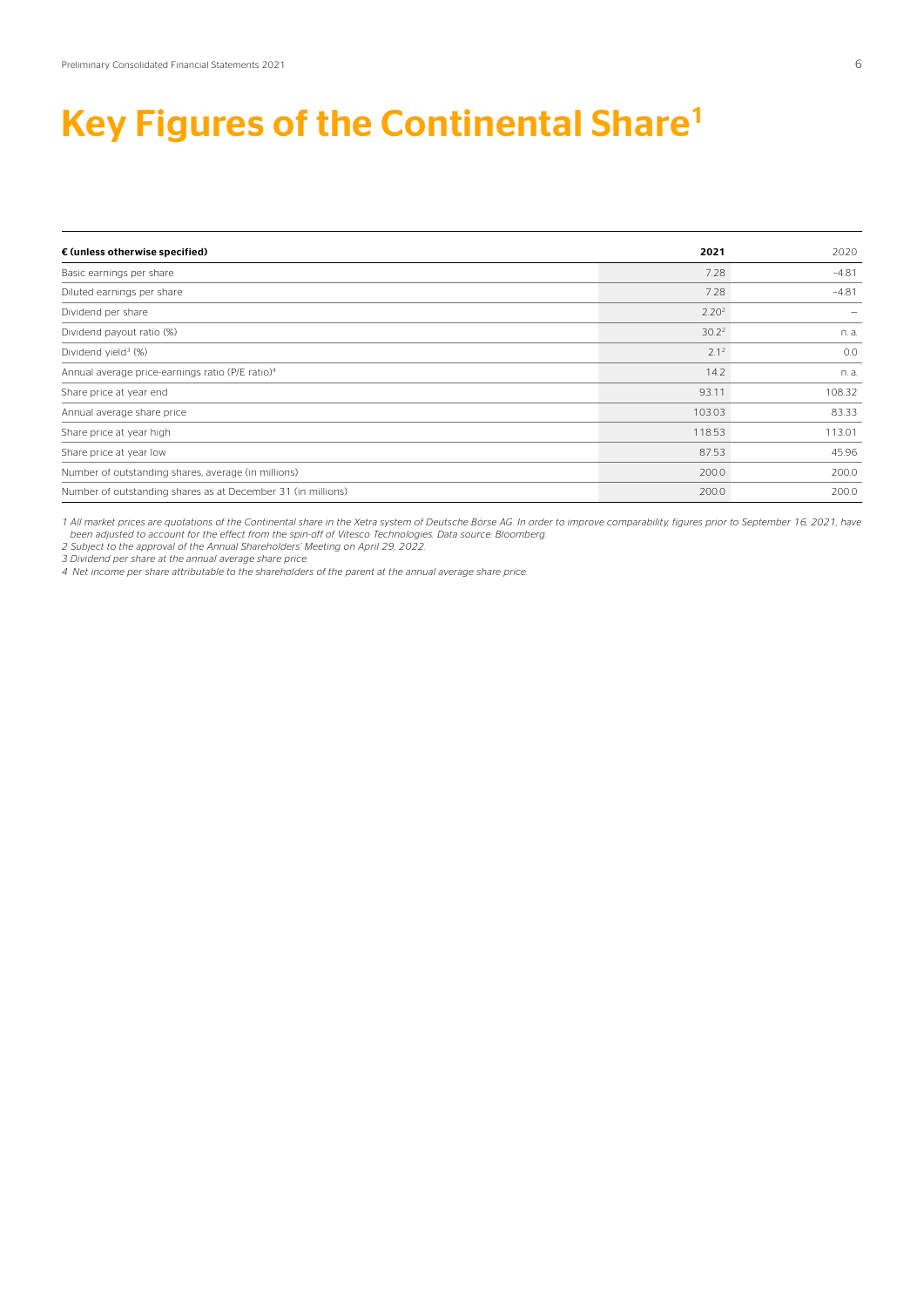### Consolidated Statement of Income

The spin-off of parts of the former Powertrain segment has resulted in the application of IFRS 5, *Non-current Assets Held for Sale and Discontinued Operations*. These parts make up most of the discontinued operations.

The items in the consolidated statement of income show the figures for continuing operations in the reporting and comparative periods. Net income comprises earnings after tax from continuing operations and discontinued operations.

| $\epsilon$ millions                                                                           | 2021        | 2020        |
|-----------------------------------------------------------------------------------------------|-------------|-------------|
| <b>Sales</b>                                                                                  | 33,765.2    | 31,864.4    |
| Cost of sales                                                                                 | $-26,024.9$ | $-24,370.6$ |
| Gross margin on sales                                                                         | 7,740.3     | 7,493.8     |
| Research and development expenses                                                             | $-3,530.4$  | $-3,352.8$  |
| Selling and logistics expenses                                                                | $-2,391.7$  | $-2,264.8$  |
| Administrative expenses                                                                       | $-1.004.9$  | $-960.1$    |
| Other income                                                                                  | 2.099.8     | 1.321.9     |
| Other expenses                                                                                | $-1.122.5$  | $-2.597.1$  |
| Income from equity-accounted investees                                                        | 54.8        | $-69.5$     |
| Other income from investments                                                                 | 0.4         | 0.6         |
| EBIT                                                                                          | 1,845.8     | $-428.0$    |
| Interest income <sup>1</sup>                                                                  | 102.7       | 90.7        |
| Interest expense <sup>1</sup>                                                                 | $-180.4$    | $-264.2$    |
| Effects from currency translation                                                             | $-128.1$    | $-86.0$     |
| Effects from changes in the fair value of derivative instruments, and other valuation effects | 69.5        | 71.6        |
| <b>Financial result</b>                                                                       | $-136.3$    | $-187.9$    |
| Earnings before tax from continuing operations                                                | 1.709.5     | $-615.9$    |
| Income tax expense                                                                            | $-359.5$    | 50.3        |
| Earnings after tax from continuing operations                                                 | 1,350.0     | $-565.6$    |
| Earnings after tax from discontinued operations                                               | 156.9       | $-353.2$    |
| Net income                                                                                    | 1,506.9     | $-918.8$    |
| Non-controlling interests                                                                     | $-51.9$     | $-43.1$     |
| Net income attributable to the shareholders of the parent                                     | 1,455.0     | $-961.9$    |
|                                                                                               |             |             |
| Earnings per share (in €) relating to                                                         |             |             |
| Basic earnings per share from continuing operations                                           | 6.49        | $-3.02$     |
| Consolidated basic earnings per share                                                         | 7.28        | $-4.81$     |
| Diluted earnings per share from continuing operations                                         | 6.49        | $-3.02$     |
| Consolidated diluted earnings per share                                                       | 7.28        | $-4.81$     |

*1 As of fiscal 2021, expected income from long-term employee benefits and from pension funds and interest expense from long-term employee benefits are reported net under interest expense.*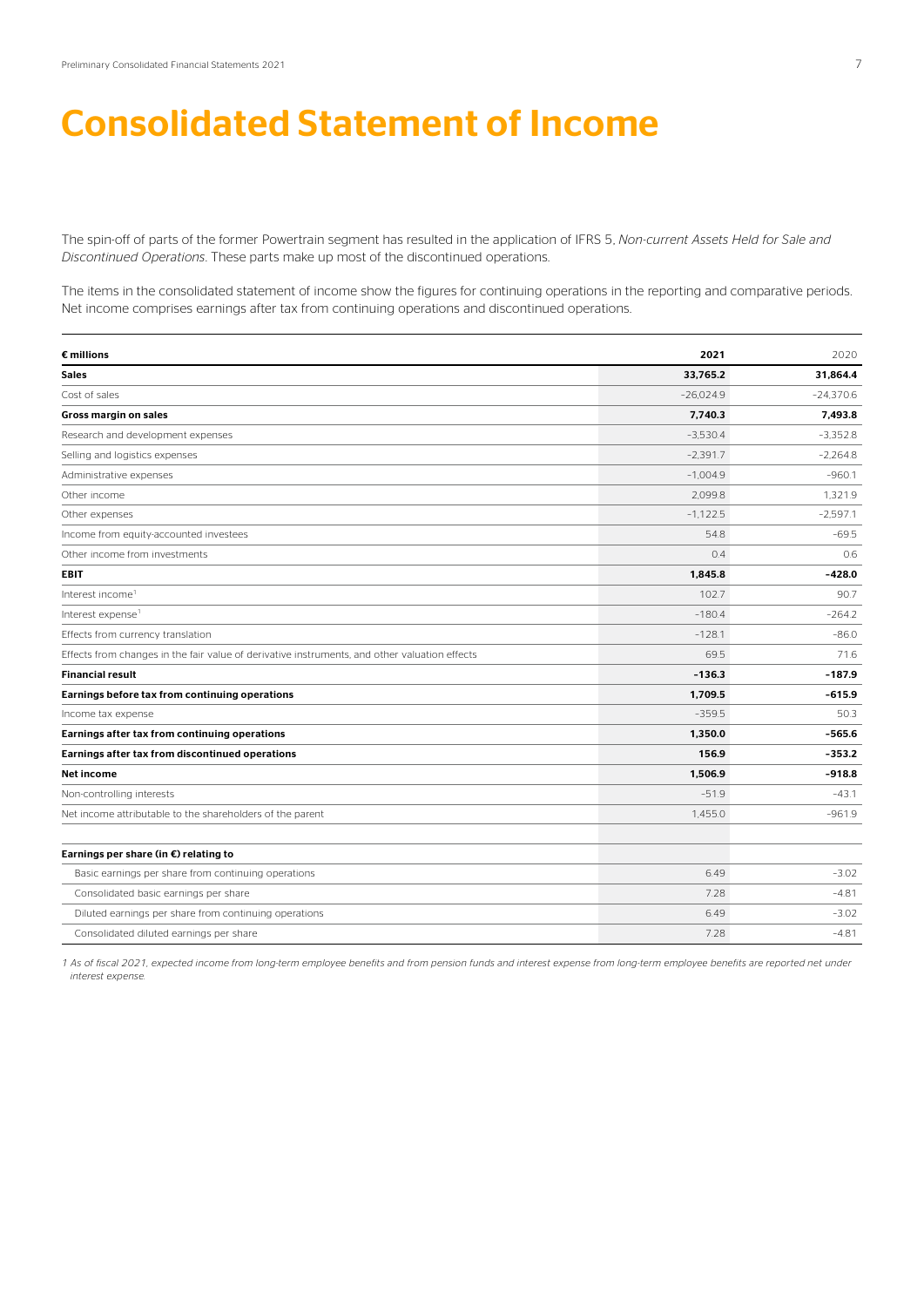# Consolidated Statement of Financial Position

The spin-off of parts of the former Powertrain segment has resulted in the application of IFRS 5, *Non-current Assets Held for Sale and Discontinued Operations*. These parts make up most of the discontinued operations.

Following the deconsolidation of Vitesco Technologies, all items in the reporting period represent continuing operations. The figures for the comparative period show continuing and discontinued operations.

#### Assets

| $\epsilon$ millions                                                | December 31, 2021 | December 31, 2020 |
|--------------------------------------------------------------------|-------------------|-------------------|
| Goodwill                                                           | 3.711.8           | 4.361.6           |
| Other intangible assets                                            | 1,087.7           | 1,346.9           |
| Property, plant and equipment                                      | 11,411.6          | 13,760.6          |
| Investment property                                                | 12.0              | 12.2              |
| Investments in equity-accounted investees                          | 305.9             | 351.3             |
| Other investments                                                  | 169.4             | 123.4             |
| Deferred tax assets                                                | 2.529.5           | 2,751.4           |
| Defined benefit assets                                             | 101.6             | 82.7              |
| Long-term derivative instruments and interest-bearing investments  | 113.2             | 142.6             |
| Long-term other financial assets                                   | 229.6             | 161.0             |
| Long-term other assets                                             | 113.7             | 24.2              |
| <b>Non-current assets</b>                                          | 19,786.0          | 23,117.9          |
| Inventories                                                        | 4.993.7           | 4,238.2           |
| Trade accounts receivable                                          | 7.089.5           | 7.353.2           |
| Short-term contract assets                                         | 94.0              | 119.1             |
| Short-term other financial assets                                  | 118.4             | 146.8             |
| Short-term other assets                                            | 1.066.1           | 1,352.5           |
| Income tax receivables                                             | 303.4             | 234.8             |
| Short-term derivative instruments and interest-bearing investments | 112.7             | 114.0             |
| Cash and cash equivalents                                          | 2,269.1           | 2,938.7           |
| Assets held for sale                                               | 7.9               | 22.8              |
| <b>Current assets</b>                                              | 16,054.8          | 16,520.1          |
| <b>Total assets</b>                                                | 35,840.8          | 39.638.0          |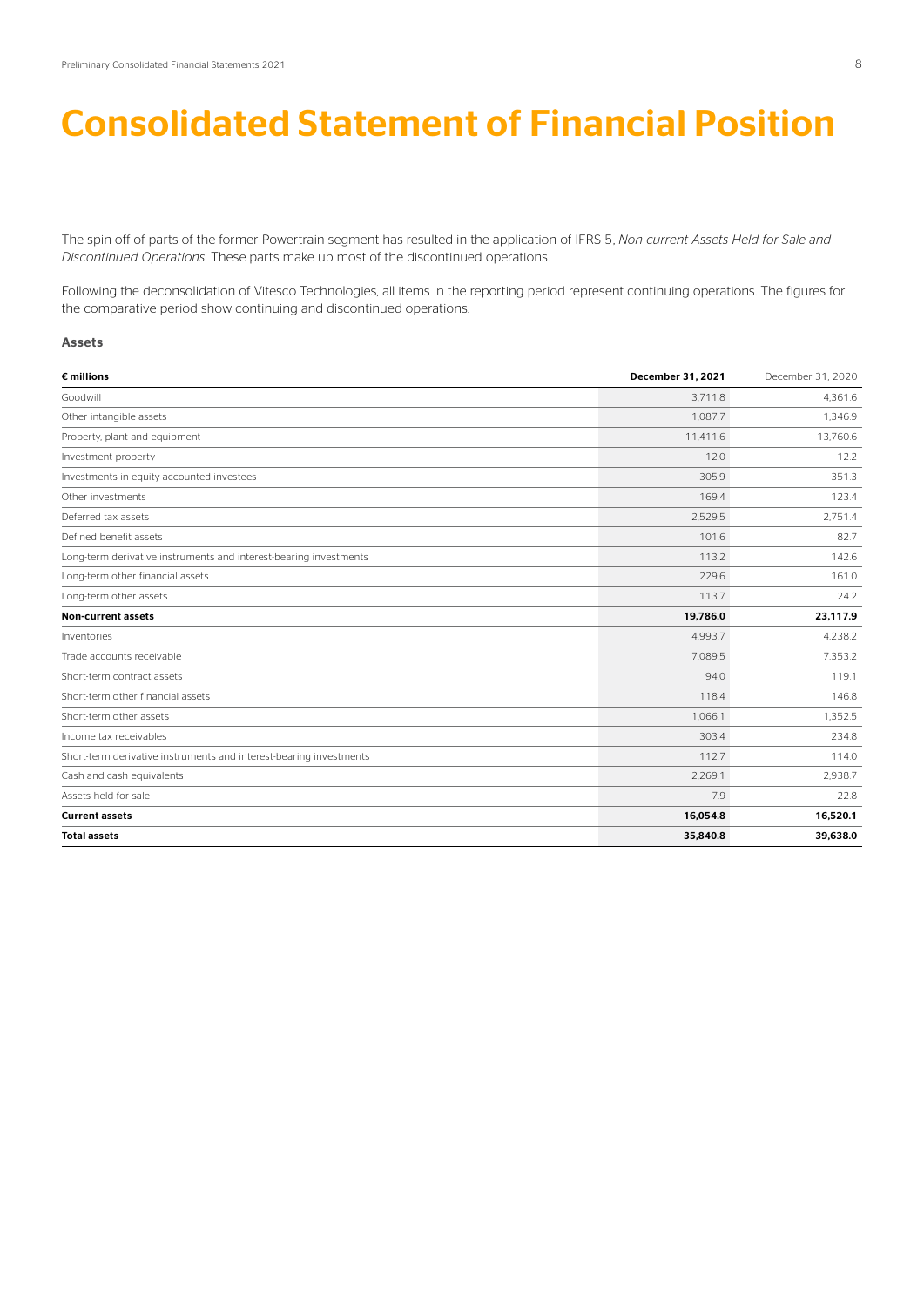#### Equity and liabilities

| $\epsilon$ millions                                   | December 31, 2021 | December 31, 2020 |
|-------------------------------------------------------|-------------------|-------------------|
| Issued/subscribed capital                             | 512.0             | 512.0             |
| Capital reserves                                      | 4.155.6           | 4.155.6           |
| Retained earnings                                     | 10.258.6          | 11.960.2          |
| Other comprehensive income                            | $-2.735.5$        | $-4,365.4$        |
| Equity attributable to the shareholders of the parent | 12,190.7          | 12,262.4          |
| Non-controlling interests                             | 452.5             | 376.7             |
| <b>Total equity</b>                                   | 12.643.2          | 12.639.1          |
| Long-term employee benefits                           | 4.743.0           | 6.109.9           |
| Deferred tax liabilities                              | 101.6             | 168.6             |
| Long-term provisions for other risks and obligations  | 787.7             | 1.242.6           |
| Long-term indebtedness                                | 4,643.2           | 5,144.4           |
| Long-term other financial liabilities                 | 10.3              | 6.7               |
| Long-term contract liabilities                        | 7.6               | 7.0               |
| Long-term other liabilities                           | 36.0              | 63.9              |
| <b>Non-current liabilities</b>                        | 10.329.4          | 12.743.1          |
| Short-term employee benefits                          | 1.243.5           | 1,236.5           |
| Trade accounts payable                                | 5.865.4           | 5.933.1           |
| Short-term contract liabilities                       | 265.2             | 291.0             |
| Income tax payables                                   | 672.9             | 790.1             |
| Short-term provisions for other risks and obligations | 1.130.7           | 1.725.4           |
| Short-term indebtedness                               | 1.617.3           | 2.190.0           |
| Short-term other financial liabilities                | 1.265.0           | 1.287.9           |
| Short-term other liabilities                          | 808.2             | 801.8             |
| <b>Current liabilities</b>                            | 12,868.2          | 14,255.8          |
| <b>Total equity and liabilities</b>                   | 35,840.8          | 39,638.0          |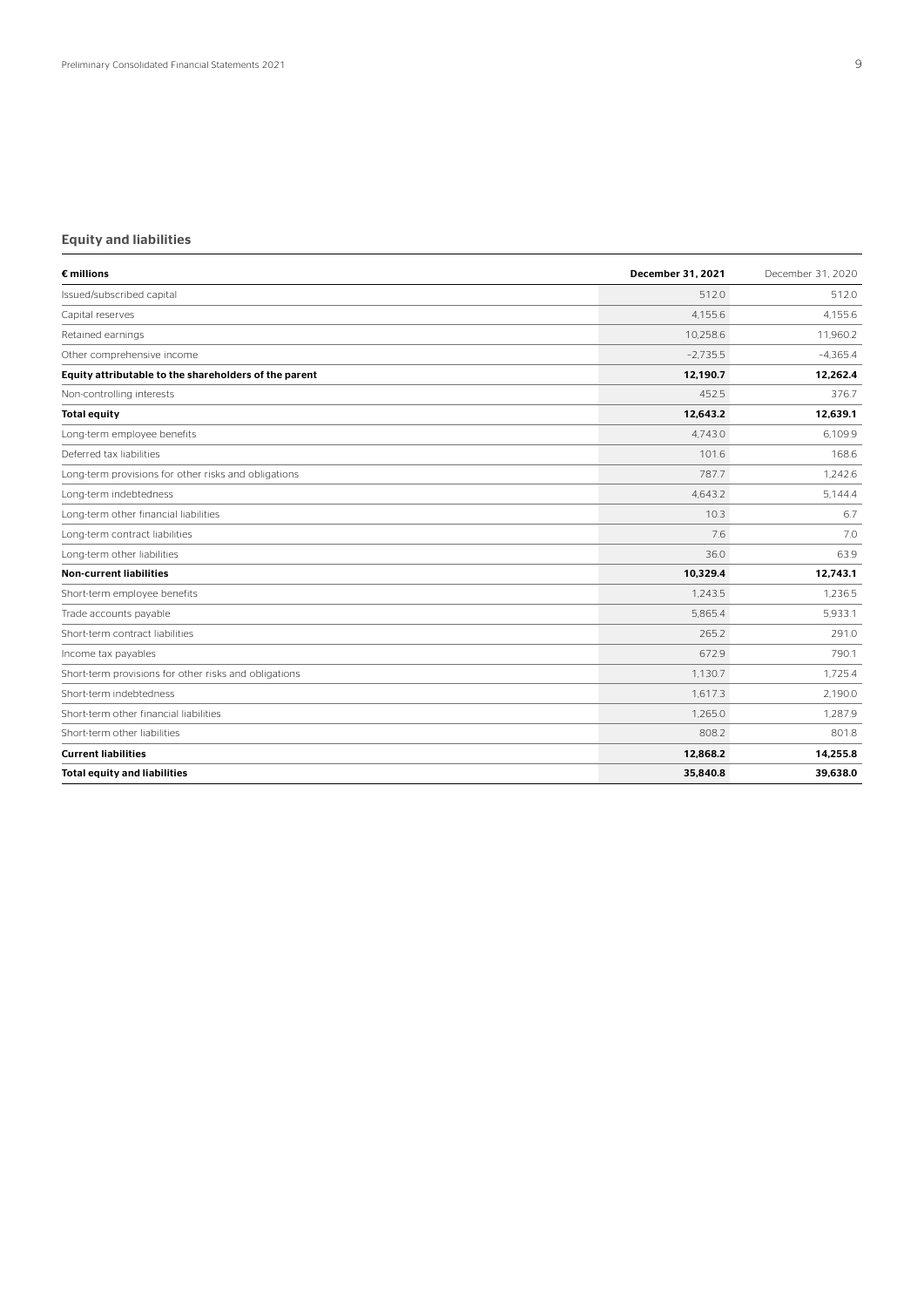### Consolidated Statement of Cash Flows

The spin-off of parts of the former Powertrain segment has resulted in the application of IFRS 5, *Non-current Assets Held for Sale and Discontinued Operations*. These parts make up most of the discontinued operations.

The items in the consolidated statement of cash flows show the figures for the Continental Group as a whole in the reporting and comparative periods. In addition, cash flow arising from operating activities, investing activities and financing activities is shown separately for continuing operations and discontinued operations.

| $\epsilon$ millions                                                                                              | 2021       | 2020                 |
|------------------------------------------------------------------------------------------------------------------|------------|----------------------|
| Net income                                                                                                       | 1.506.9    | $-918.8$             |
| Income tax expense                                                                                               | 521.9      | $-11.3$              |
| Financial result                                                                                                 | 131.0      | 212.0                |
| <b>EBIT</b>                                                                                                      | 2,159.8    | $-718.1$             |
| Interest paid                                                                                                    | $-165.4$   | $-169.4$             |
| Interest received                                                                                                | 46.8       | 32.8                 |
| Income tax paid                                                                                                  | $-751.2$   | $-885.5$             |
| Dividends received                                                                                               | 31.0       | 31.3                 |
| Depreciation, amortization, impairment and reversal of impairment losses                                         | 2.415.0    | 3,751.9 <sup>1</sup> |
| Income from equity-accounted investees and other investments, incl. impairment and reversal of impairment losses | $-10.6$    | 22.9                 |
| Gains/losses from the disposal of assets, companies and business operations                                      | $-295.6$   | $-187.7$             |
| Changes in                                                                                                       |            |                      |
| inventories                                                                                                      | $-1.417.7$ | 205.6                |
| trade accounts receivable                                                                                        | 31.2       | 140.2                |
| trade accounts payable                                                                                           | 941.4      | $-925.0$             |
| employee benefits and other provisions                                                                           | 146.8      | 1,121.5              |
| other assets and liabilities                                                                                     | $-177.1$   | 293.5                |
| Cash flow arising from operating activities                                                                      | 2,954.4    | 2.714.0              |
| Cash flow arising from operating activities - continuing operations                                              | 2.490.5    | 2.718.9              |
| Cash flow arising from operating activities - discontinued operations                                            | 463.9      | $-4.9$               |
| Cash flow from the disposal of assets                                                                            | 77.7       | 57.6                 |
| Capital expenditure on property, plant and equipment, and software                                               | $-1,825.8$ | $-1,942.4$           |
| Capital expenditure on intangible assets from development projects and miscellaneous                             | $-52.0$    | $-183.7$             |
| Cash flow from the disposal of companies and business operations                                                 | 342.8      | 304.3                |
| Acquisition of companies and business operations                                                                 | $-124.7$   | $-71.1$              |
| Cash flow arising from investing activities                                                                      | $-1,582.0$ | $-1.835.3$           |
| Cash flow arising from investing activities - continuing operations                                              | $-1.420.2$ | $-1,401.9$           |
| Cash flow arising from investing activities - discontinued operations                                            | $-161.8$   | $-433.4$             |

*1 Includes expenses from derecognitions of brand values.*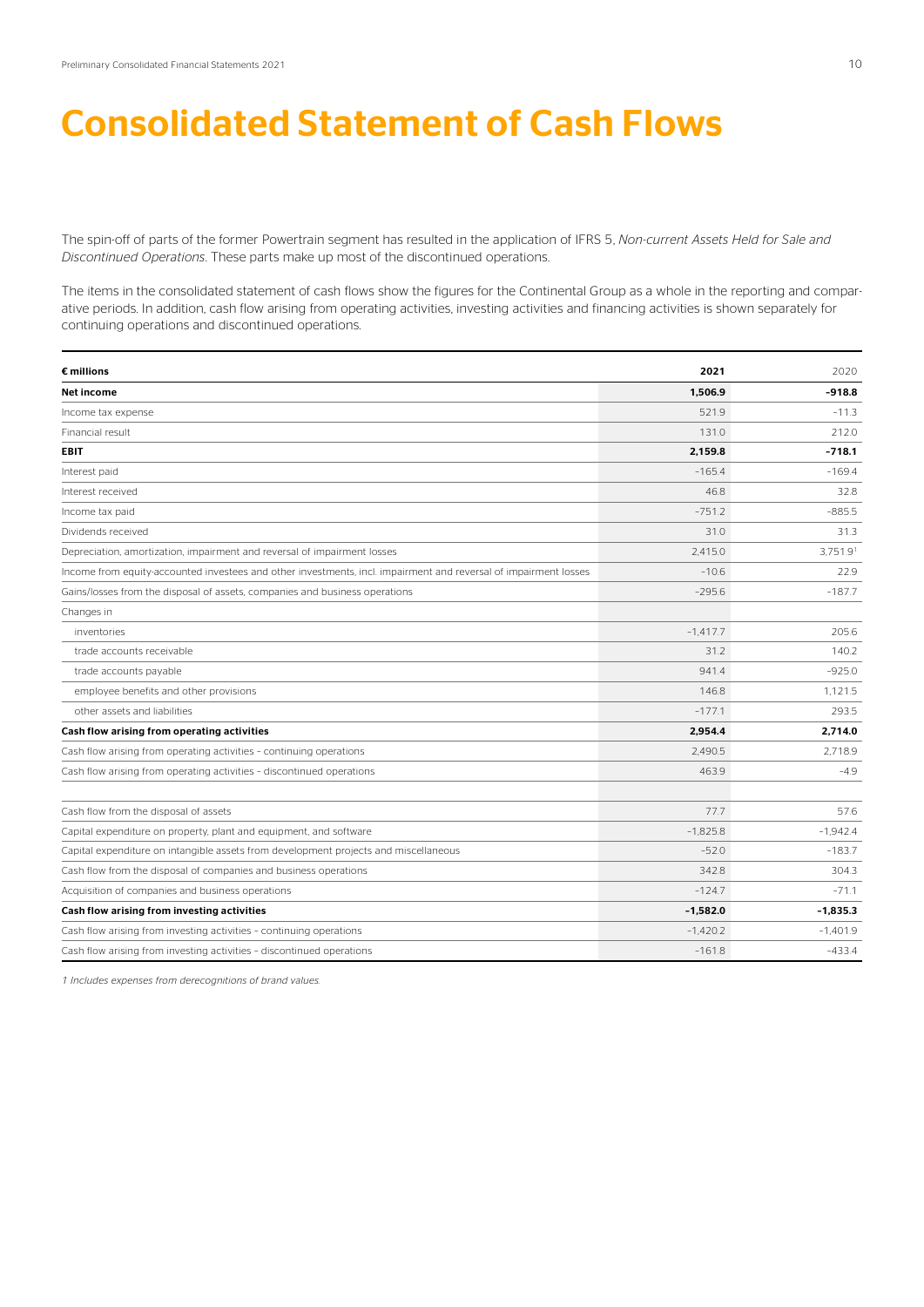| $\epsilon$ millions                                                                        | 2021       | 2020       |
|--------------------------------------------------------------------------------------------|------------|------------|
| Cash flow before financing activities (free cash flow)                                     | 1,372.4    | 878.7      |
| Net cash change in short-term indebtedness                                                 | $-1.099.1$ | $-2,557.7$ |
| Cash change in long-term indebtedness                                                      | 16.6       | 2.160.7    |
| Other cash changes                                                                         | $-44.9$    | 81.9       |
| Successive purchases                                                                       |            | $-172.8$   |
| Dividends paid                                                                             |            | $-600.0$   |
| Dividends paid to and cash changes from equity transactions with non-controlling interests | $-29.3$    | $-52.7$    |
| Cash flow arising from financing activities                                                | $-1,156.7$ | $-1,140.6$ |
| Cash flow arising from financing activities - continuing operations                        | $-1.134.0$ | $-1.136.2$ |
| Cash flow arising from financing activities - discontinued operations                      | $-22.7$    | $-4.4$     |
| Change in cash and cash equivalents                                                        | 215.7      | $-261.9$   |
| Cash and cash equivalents at the beginning of the reporting period                         | 2.938.7    | 3.341.8    |
| Effect of exchange-rate changes on cash and cash equivalents                               | 96.1       | $-141.2$   |
| Cash and cash equivalents from continuing and discontinued operations                      | 3.250.5    | 2.938.7    |
| Less cash and cash equivalents from discontinued operations at the time of disposal        | $-981.4$   | n. a.      |
| Cash and cash equivalents from continuing operations at the end of the reporting period    | 2,269.1    | n. a.      |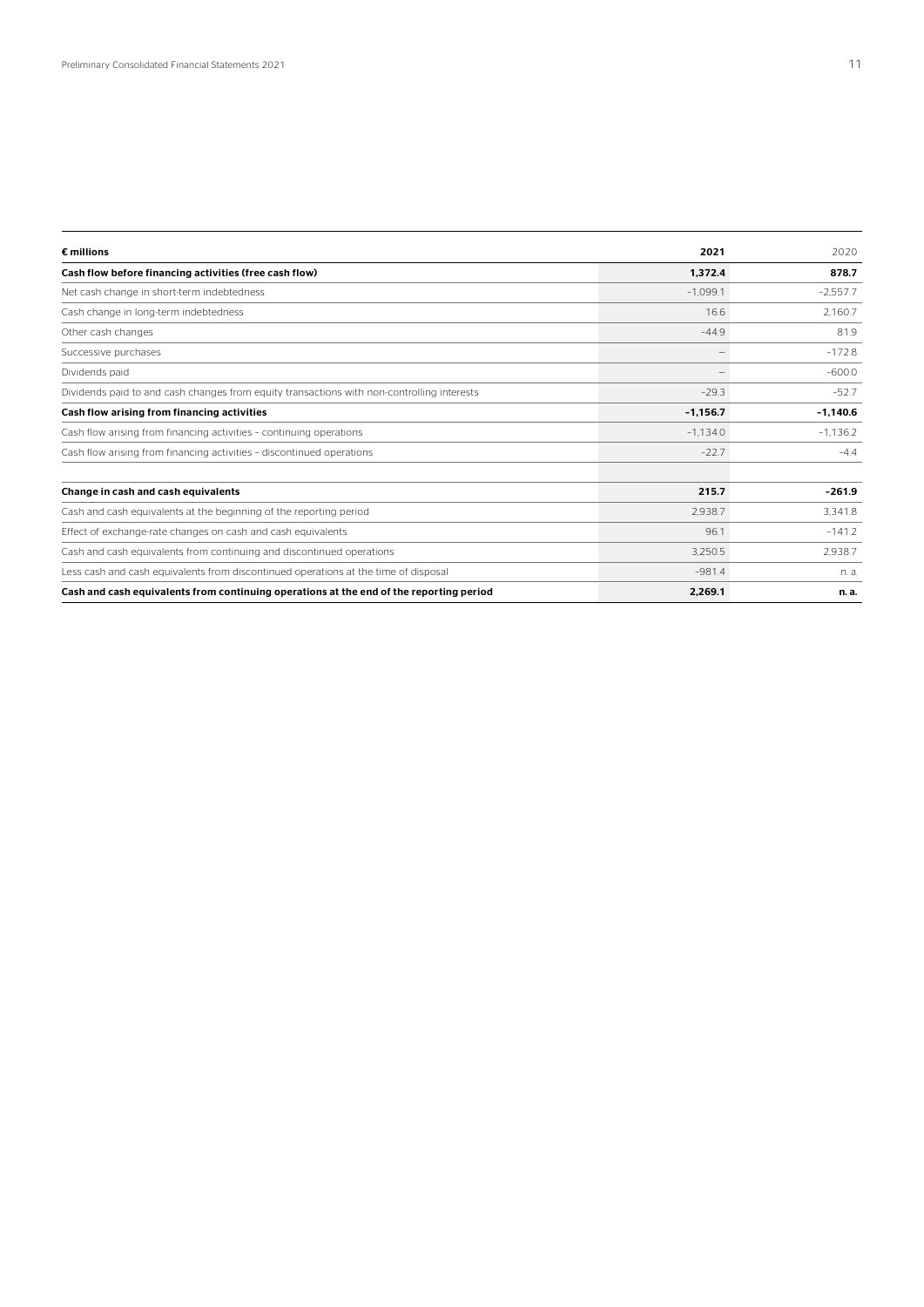## Segment Reporting

The spin-off of parts of the former Powertrain segment has resulted in the application of IFRS 5, *Non-current Assets Held for Sale and Discontinued Operations*. These parts make up most of the discontinued operations.

All segment report tables show only the figures for continuing operations in the reporting and comparative periods for all segments. Following the spin-off of Vitesco Technologies, the Contract Manufacturing segment is being reported for the first time. It comprises the continuing operations of the former Powertrain segment. All key figures for the segments reflect the resegmentation over the entire reporting period and are adjusted accordingly for the comparative period.

#### Segment report by business area for 2021

| $\epsilon$ millions                                    | <b>Autonomous</b><br><b>Mobility and</b><br>Safety | Vehicle<br>Networking and<br>Information | <b>Tires</b>             | ContiTech                | Contract<br><b>Manufacturing</b> | Other/<br>Holdina/<br>Consolidation | <b>Continental</b><br>Group |
|--------------------------------------------------------|----------------------------------------------------|------------------------------------------|--------------------------|--------------------------|----------------------------------|-------------------------------------|-----------------------------|
| External sales                                         | 7.411.2                                            | 7.893.2                                  | 11.722.1                 | 5.850.5                  | 888.2                            | $\overline{\phantom{0}}$            | 33.765.2                    |
| Intercompany sales                                     | 85.5                                               | 64.4                                     | 85.5                     | 62.1                     | 1.4                              | $-298.9$                            |                             |
| Sales (total)                                          | 7.496.7                                            | 7.957.6                                  | 11.807.6                 | 5.912.6                  | 889.6                            | $-298.9$                            | 33.765.2                    |
| EBIT (segment result)                                  | $-128.0$                                           | $-245.8$                                 | 1.700.6                  | 514.7                    | 130.4                            | $-126.1$                            | 1.845.8                     |
| in % of sales                                          | $-1.7$                                             | $-3.1$                                   | 14.4                     | 8.7                      | 14.7                             | $\overline{\phantom{0}}$            | 5.5                         |
| thereof income from equity-accounted<br>investees      | 12.0                                               | 44.9                                     | $-2.8$                   | $-0.3$                   |                                  | 1.0                                 | 54.8                        |
| Capital expenditure <sup>1</sup>                       | 548.7                                              | 497.5                                    | 626.0                    | 204.4                    | 19.9                             | 50.9                                | 1.947.4                     |
| in % of sales                                          | 7.3                                                | 6.3                                      | 5.3                      | 3.5                      | 2.2                              | $\overline{\phantom{0}}$            | 5.8                         |
| Depreciation and amortization <sup>2</sup>             | 523.2                                              | 518.7                                    | 825.3                    | 319.0                    | 63.8                             | 8.4                                 | 2.258.4                     |
| thereof impairment <sup>3</sup>                        | 1.5                                                | 11.0                                     | 5.9                      | $-3.1$                   | 13.8                             | 0.0                                 | 29.1                        |
| Internally generated intangible assets                 | 11.5                                               | 20.0                                     | $\overline{\phantom{0}}$ | $\overline{\phantom{0}}$ | $\overline{\phantom{0}}$         | $\overline{\phantom{0}}$            | 31.5                        |
| Significant non-cash expenses/income <sup>4</sup>      | $-173.7$                                           | $-144.6$                                 | $-69.5$                  | $-61.1$                  | $-8.1$                           | $-31.1$                             | $-488.1$                    |
| Seament assets                                         | 7.489.6                                            | 6.967.7                                  | 9.683.2                  | 4.408.0                  | 1.035.8                          | 242.1                               | 29.826.4                    |
| thereof investments in equity-accounted<br>investees   | 123.5                                              | 64.2                                     | 86.8                     | 21.5                     |                                  | 9.9                                 | 305.9                       |
| Segment liabilities                                    | 2.911.4                                            | 3.078.4                                  | 3,135.0                  | 1.312.0                  | 281.9                            | 158.3                               | 10.877.0                    |
| Operating assets as at December 31                     | 4,578.2                                            | 3,889.3                                  | 6,548.2                  | 3.096.0                  | 753.9                            | 83.8                                | 18.949.4                    |
| Operating assets (average)                             | 4,501.1                                            | 3,612.6                                  | 6,625.5                  | 3,070.3                  | 450.2                            | 156.4                               | 18.416.1                    |
| ROCE in %                                              | $-2.8$                                             | $-6.8$                                   | 25.7                     | 16.8                     | 29.0                             | $\overline{\phantom{0}}$            | 10.0                        |
| Number of employees as at December 31 <sup>5</sup>     | 44.579                                             | 44.771                                   | 57,217                   | 40.960                   | 2.904                            | 444                                 | 190,875                     |
| Adjusted sales <sup>6</sup>                            | 7.496.7                                            | 7.946.8                                  | 11,807.5                 | 5.912.6                  | 889.6                            | $-298.9$                            | 33.754.3                    |
| Adjusted operating result (adjusted EBIT) <sup>7</sup> | $-38.8$                                            | $-157.5$                                 | 1,729.3                  | 456.8                    | 104.0                            | $-193.4$                            | 1,900.4                     |
| in % of adjusted sales                                 | $-0.5$                                             | $-2.0$                                   | 14.6                     | 7.7                      | 11.7                             | $\overline{\phantom{0}}$            | 5.6                         |

With the application of IFRS 5, the external sales of Vitesco Technologies resulting from supply and service relationships between the Contract Manufacturing segment and *Vitesco Technologies have been shown as external sales of the Contract Manufacturing segment due to the continuation of the supply and service relationships. The external sales of discontinued operations have been reduced by this amount.* 

*1 Capital expenditure on property, plant and equipment, and software.*

*2 Excluding impairment on financial investments.*

*3 Impairment also includes necessary reversal of impairment losses.* 

*4 In line with the changes to internal reporting, the determination of significant non-cash expenses/income was revised in fiscal 2021. Non-cash expenses/income mainly include additions to and reversals of pension and warranty provisions as well as provisions for litigation and environmental risks.*

*5 Excluding trainees.*

*6 Before changes in the scope of consolidation.*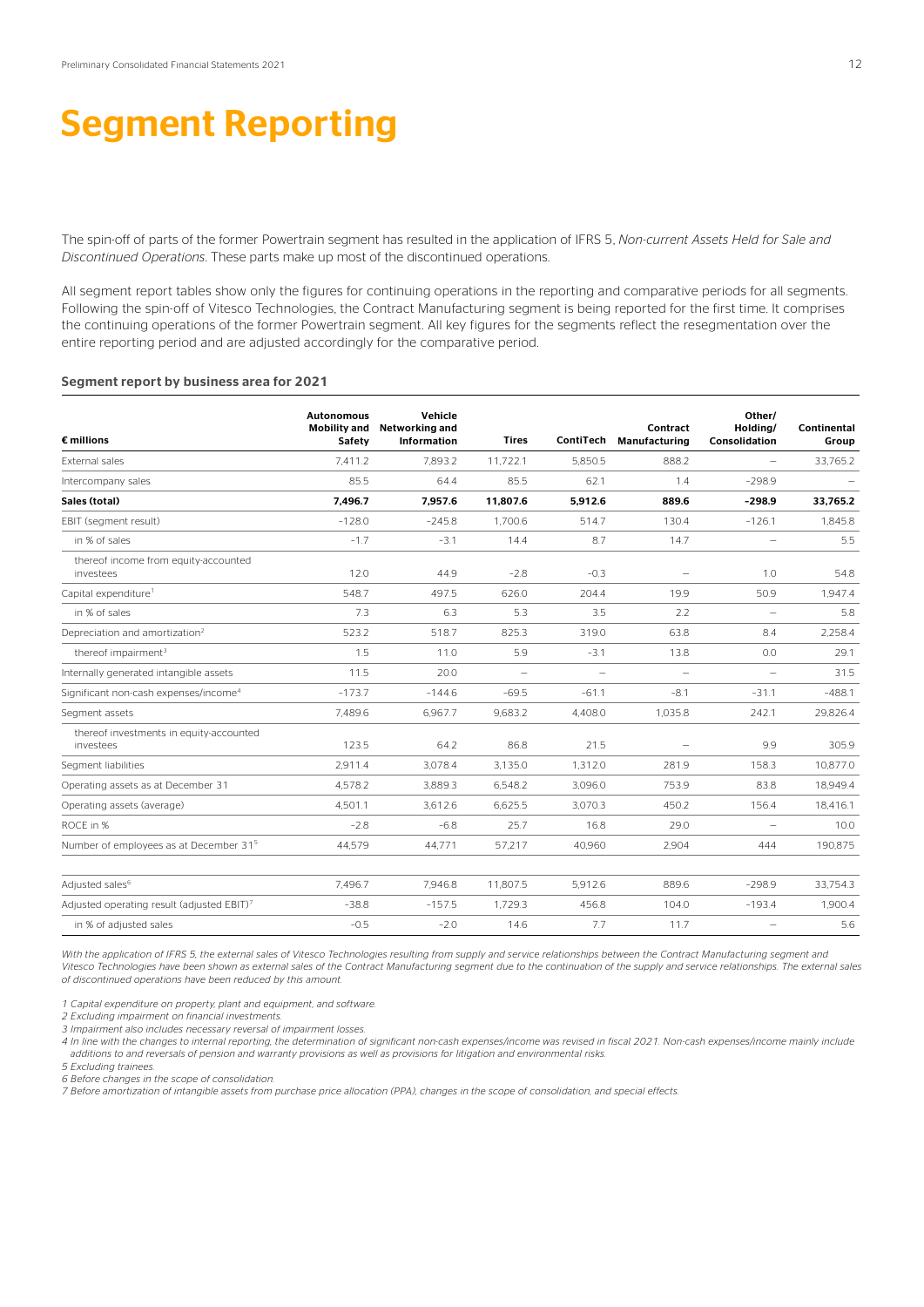#### Segment report by business area for 2020

| $\epsilon$ millions                                    | <b>Autonomous</b><br><b>Mobility and</b><br>Safety | Vehicle<br>Networking and<br>Information | <b>Tires</b>             |                                 | Contract<br>ContiTech Manufacturing | Other/<br>Holdina/<br><b>Consolidation</b> | Continental<br>Group |
|--------------------------------------------------------|----------------------------------------------------|------------------------------------------|--------------------------|---------------------------------|-------------------------------------|--------------------------------------------|----------------------|
| External sales                                         | 7.492.2                                            | 7.799.3                                  | 10.093.7                 | 5.513.3                         | 965.9                               | $\overline{\phantom{0}}$                   | 31.864.4             |
| Intercompany sales                                     | 67.6                                               | 142.9                                    | 64.9                     | 65.3                            | 4.0                                 | $-344.7$                                   |                      |
| Sales (total)                                          | 7.559.8                                            | 7.942.2                                  | 10.158.6                 | 5.578.6                         | 969.9                               | $-344.7$                                   | 31.864.4             |
| EBIT (segment result)                                  | $-129.5$                                           | $-1.364.9$                               | 1.012.3                  | 254.1                           | $-94.0$                             | $-106.0$                                   | $-428.0$             |
| in % of sales                                          | $-1.7$                                             | $-17.2$                                  | 10.0                     | 4.6                             | $-9.7$                              | $\qquad \qquad -$                          | $-1.3$               |
| thereof income from equity-accounted<br>investees      | 5.3                                                | $-38.4$                                  | $-1.5$                   | 0.4                             | $-35.9$                             | 0.6                                        | $-69.5$              |
| Capital expenditure <sup>1</sup>                       | 488.1                                              | 471.9                                    | 535.5                    | 179.6                           | 32.8                                | 71.8                                       | 1,779.7              |
| in % of sales                                          | 6.5                                                | 5.9                                      | 5.3                      | 3.2                             | 3.4                                 | $\overline{\phantom{0}}$                   | 5.6                  |
| Depreciation and amortization <sup>2</sup>             | 542.4                                              | 1.335.2                                  | 852.6                    | 374.6                           | 71.9                                | 14.8                                       | 3.191.5              |
| thereof impairment <sup>3</sup>                        | 9.5                                                | 743.8                                    | 11.8                     | 25.1                            | 9.9                                 | 0.0                                        | 800.1                |
| Internally generated intangible assets                 | 28.9                                               | 108.7                                    | $\overline{\phantom{0}}$ | $\overbrace{\phantom{1232211}}$ | $\overline{\phantom{m}}$            | $\overbrace{\phantom{1232211}}$            | 137.6                |
| Significant non-cash expenses/income <sup>4</sup>      | $-165.5$                                           | $-268.3$                                 | $-132.8$                 | $-62.9$                         | $-5.8$                              | $-34.1$                                    | $-669.4$             |
| Seament assets                                         | 6.979.1                                            | 6.185.1                                  | 8.906.7                  | 4.251.7                         | 522.3                               | 272.4                                      | 27.117.3             |
| thereof investments in equity-accounted<br>investees   | 124.5                                              | 57.6                                     | 94.1                     | 20.0                            | 15.1                                | 9.0                                        | 320.3                |
| Segment liabilities                                    | 2,646.4                                            | 2,851.1                                  | 2,504.4                  | 1,198.2                         | 320.4                               | 13.3                                       | 9,533.8              |
| Operating assets as at December 31                     | 4.332.7                                            | 3.334.0                                  | 6.402.3                  | 3.053.5                         | 201.9                               | 259.1                                      | 17.583.5             |
| Operating assets (average)                             | 4.580.5                                            | 4.098.1                                  | 7.080.7                  | 3.281.2                         | 326.8                               | 198.4                                      | 19.565.7             |
| ROCE in %                                              | $-2.8$                                             | $-33.3$                                  | 14.3                     | 7.7                             | $-28.8$                             | $\overline{\phantom{0}}$                   | $-2.2$               |
| Number of employees as at December 31 <sup>5</sup>     | 46.110                                             | 45.551                                   | 56.864                   | 43.463                          | 3,502                               | 406                                        | 195.896              |
| Adjusted sales <sup>6</sup>                            | 7.545.0                                            | 7.763.9                                  | 10.158.6                 | 5.556.1                         | 969.9                               | $-344.7$                                   | 31.648.8             |
| Adjusted operating result (adjusted EBIT) <sup>7</sup> | 80.6                                               | $-415.2$                                 | 1,343.4                  | 416.0                           | 55.8                                | $-100.7$                                   | 1,379.9              |
| in % of adjusted sales                                 | 1.1                                                | $-5.3$                                   | 13.2                     | 7.5                             | 5.8                                 | $\overline{\phantom{0}}$                   | 4.4                  |

With the application of IFRS 5, the external sales of Vitesco Technologies resulting from supply and service relationships between the Contract Manufacturing segment and *Vitesco Technologies have been shown as external sales of the Contract Manufacturing segment due to the continuation of the supply and service relationships. The external sales of discontinued operations have been reduced by this amount.*

*1 Capital expenditure on property, plant and equipment, and software.*

*2 Excluding impairment on financial investments.*

3 Impairment also includes necessary reversal of impairment losses. Expenses from derecognitions of brand values are likewise included.

4 In line with the changes to internal reporting, the determination of significant non-cash expenses/income was revised in fiscal 2021. Non-cash expenses/income mainly include<br>additions to and reversals of pension and warr *accordingly.*

*5 Excluding trainees.*

*6 Before changes in the scope of consolidation.*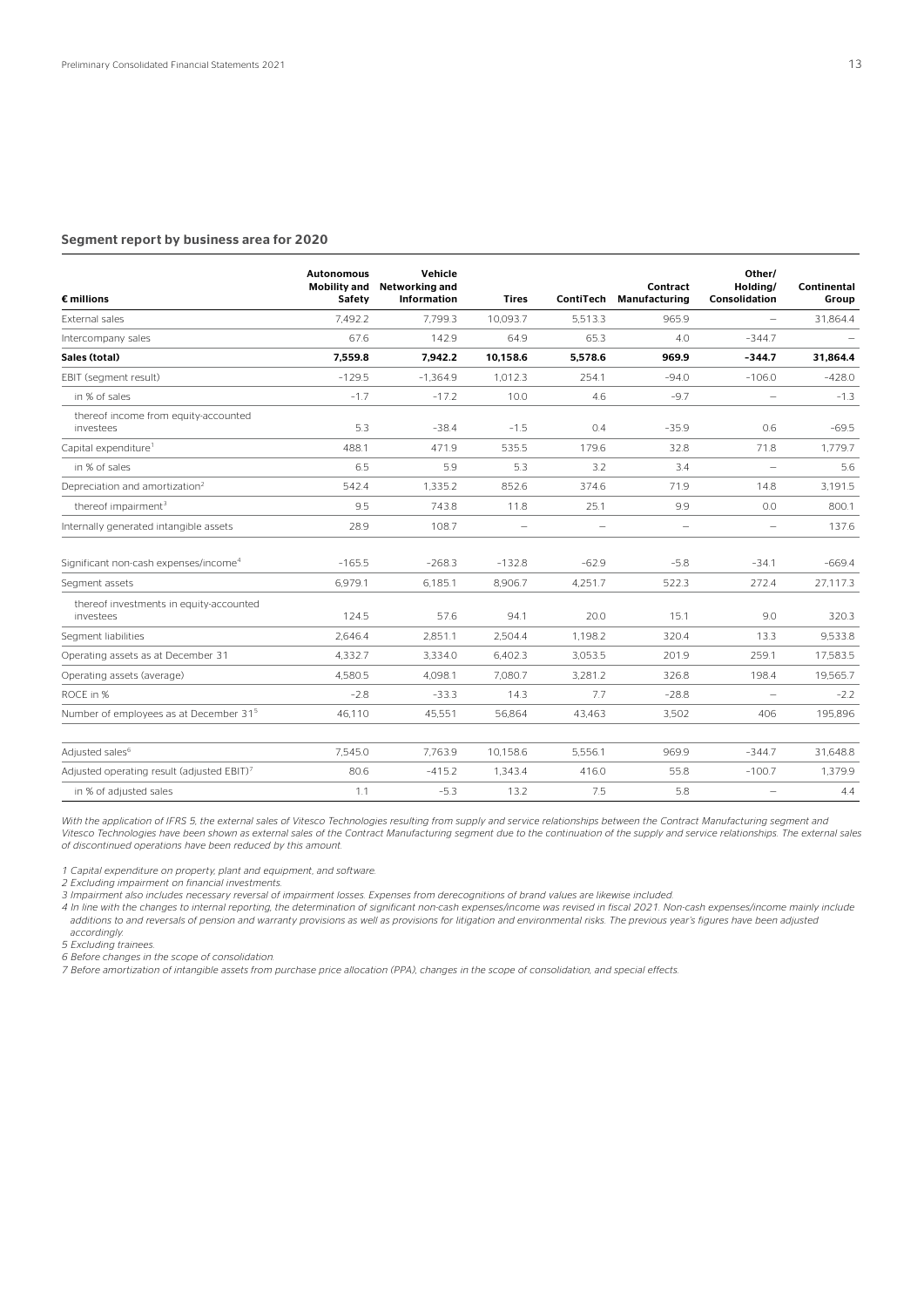## Reconciliation of EBIT to Net Income

| $\epsilon$ millions                                       | 2021     | 2020       | $\Delta$ in % |
|-----------------------------------------------------------|----------|------------|---------------|
| Autonomous Mobility and Safety                            | $-128.0$ | $-129.5$   | 1.2           |
| Vehicle Networking and Information                        | $-245.8$ | $-1.364.9$ | 82.0          |
| <b>Tires</b>                                              | 1.700.6  | 1.012.3    | 68.0          |
| ContiTech                                                 | 514.7    | 254.1      | 102.6         |
| Contract Manufacturing                                    | 130.4    | $-94.0$    | 238.7         |
| Other/Holding/Consolidation                               | $-126.1$ | $-106.0$   | $-19.0$       |
| <b>EBIT</b>                                               | 1,845.8  | $-428.0$   | 531.3         |
| Financial result                                          | $-136.3$ | $-187.9$   | 27.5          |
| Earnings before tax from continuing operations            | 1.709.5  | $-615.9$   | 377.6         |
| Income tax expense                                        | $-359.5$ | 50.3       | $-814.7$      |
| Earnings after tax from continuing operations             | 1.350.0  | $-565.6$   | 338.7         |
| Earnings after tax from discontinued operations           | 156.9    | $-353.2$   | 144.4         |
| <b>Net income</b>                                         | 1,506.9  | $-918.8$   | 264.0         |
| Non-controlling interests                                 | $-51.9$  | $-43.1$    | $-20.4$       |
| Net income attributable to the shareholders of the parent | 1,455.0  | $-961.9$   | 251.3         |
| Earnings per share (in $\epsilon$ ) relating to           |          |            |               |
| Basic earnings per share from continuing operations       | 6.49     | $-3.02$    | 314.9         |
| Consolidated basic earnings per share                     | 7.28     | $-4.81$    | 251.3         |
| Diluted earnings per share from continuing operations     | 6.49     | $-3.02$    | 314.9         |
| Consolidated diluted earnings per share                   | 7.28     | $-4.81$    | 251.3         |

# Continental AG

| $\epsilon$ millions                                        | 2021    | 2020    |
|------------------------------------------------------------|---------|---------|
| Net income                                                 | 1.207.9 | 782.9   |
| Accumulated profits brought forward from the previous year | 1.383.7 | 5,256.0 |
| <b>Retained earnings</b>                                   | 2,591.6 | 6,038.9 |

A proposal will be made to the Annual Shareholders' Meeting on April 29, 2022, to distribute a dividend of €2.20 per share.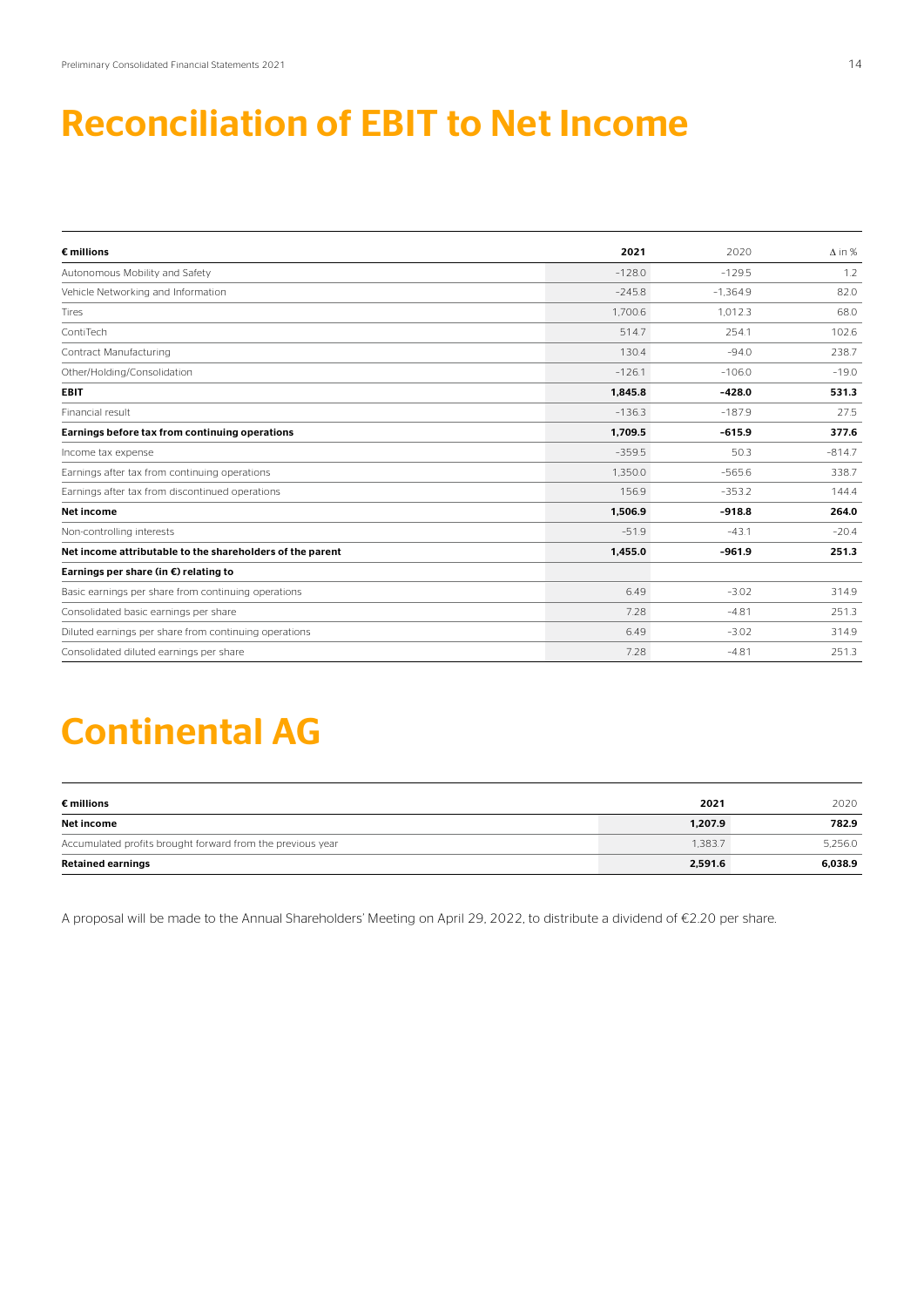## Financial Calendar

| 2022                                           |             |
|------------------------------------------------|-------------|
| Annual Financial Press Conference              | March 9     |
| Analyst and Investor Conference Call           | March 9     |
| Annual Shareholders' Meeting                   | April 29    |
| Quarterly Statement as at March 31, 2022       | May 11      |
| Half-Year Financial Report as at June 30, 2022 | August 9    |
| Quarterly Statement as at September 30, 2022   | November 10 |

| 2023                                           |          |
|------------------------------------------------|----------|
| Annual Financial Press Conference              | March    |
| Analyst and Investor Conference Call           | March    |
| Annual Shareholders' Meeting                   | April 27 |
| Quarterly Statement as at March 31, 2023       | May      |
| Half-Year Financial Report as at June 30, 2023 | August   |
| Quarterly Statement as at September 30, 2023   | November |